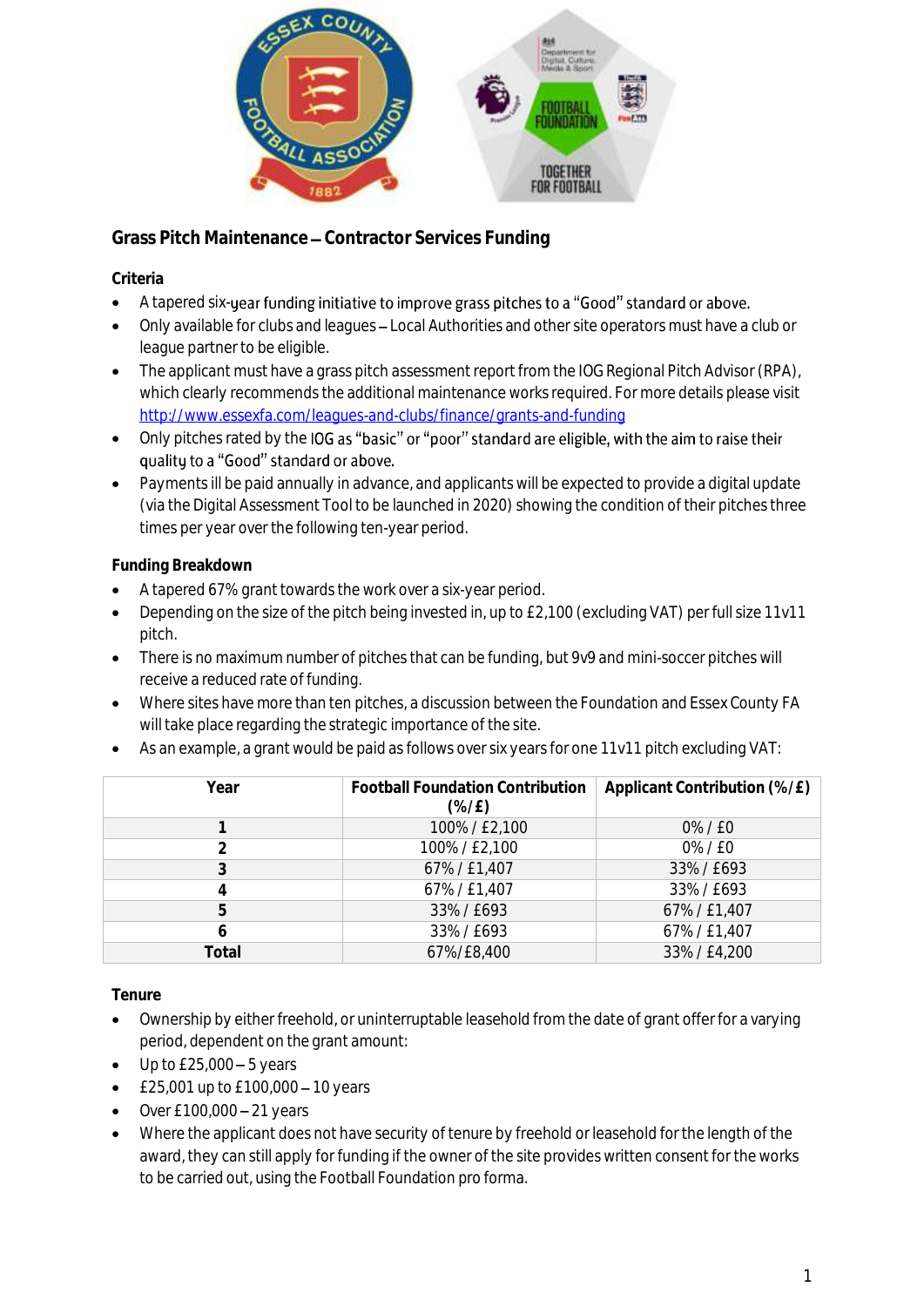- Where a facilities grant is given for a sum of £100,000 or over, the Foundation will need to take a first charge (mortgage) over the premises on which the facilities are located.
- The club will need to supply the Foundation with evidence that they on the freehold of the premises, or that they have a lease of the premises with a minimum remaining term of 21 years.

## **Documents Required**

To ensure your application is progressed the club will need the following documents:

- Grass Pitch Assessment Report from the IOG RPA.
- Maintenance Report from the IOG RPA.
- Evidence of the leasehold or freehold, or written consent of the landowner via the pro forma.
- The applicant will have to confirm as part of the application form that they will provide the balance of partnership funding.

### **Application**

- Accessed via[: www.footballfoundation.org.uk/looking-for-funding](http://www.footballfoundation.org.uk/looking-for-funding)
	- 1. Select "Get Started"
	- 2. Select "Pitch Improvement Revenue Grant"
	- 3. Select "The facility upgrades I require are only minor"
	- 4. Log in if previously applied for funding or register
	- 5. Apply for new grant
	- 6. Start application process
	- 7. Complete the application form

#### **Application sections**

- 1. Projection Selection
	- Project title
	- Project items e.g. grass pitch maintenance contracted services
	- Grass Pitch Assessment Report
- 2. Organisation
	- Type of organisation
	- Affiliation information
	- Organisation details
	- Project site details e.g. home ground
	- Joint applicants?
	- VAT registered?
- 3. Project Site
	- Address of site
	- Site Ownership
- 4. Grass Pitch Maintenance contracted services
	- VAT recovery?
	- IOG Pitch Rating
	- Add pitches and costings
	- Your project details
	- Partnership funding
- 5. Grant Summary
- 6. Declaration

**Assessment Timescales**